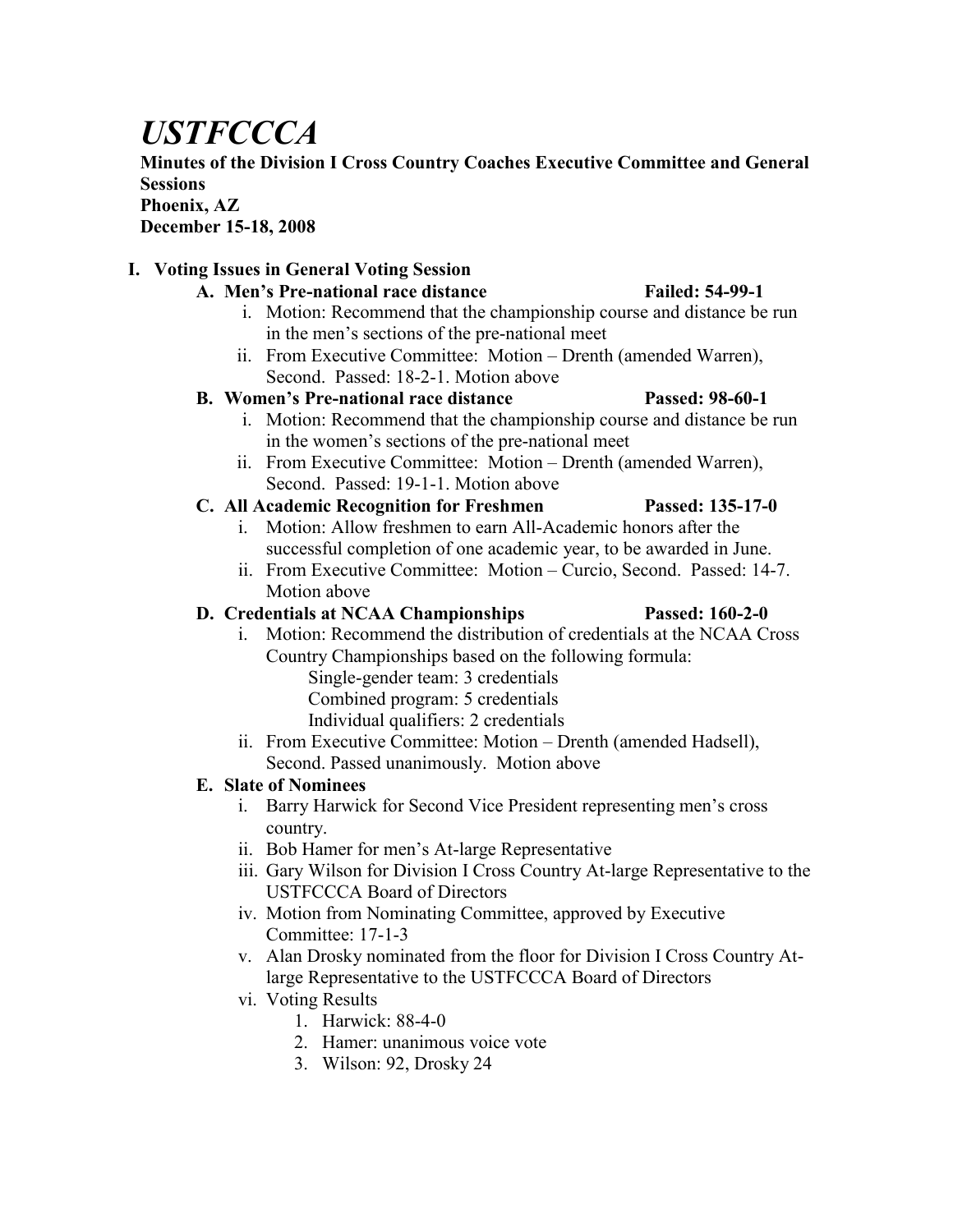#### **II. Voting in Regional Breakout Sessions**

# **A. Men's Regional Representatives**

West: Scott Abbott (Sacramento State) Mid-Atlantic: John Gondak (Penn State) Northeast: Shawn Green (Quinnipiac)

# **B. Women's Regional Representatives**

Mountain: Paul Pilkington (Weber State) South: Jessica Raby (Georgia State) Southeast: Christine Engel (Elon)

# **III. Executive Committee – Other Topics**

# **A. National Poll Issues**

- i. Motion to have Cross Country Executive Committee review National Poll prior to release. Nester. Second. Passed unanimously
- ii. Motion to maintain rank and allocate points proportionally if not all votes are received. Drenth. Second. Passed unanimously
- iii. Motion to pay Poll Coordinators' expenses to attend NCAA Cross Country Championships. McGreevy. Second. Passed unanimously
- iv. Motion to eliminate polling the week before Pre-nationals, Conference weekend and Regionals (however region reps may correct mistakes in regional rankings). Drenth. Second. Passed unanimously
- v. Discuss moving pre-season poll to an earlier date. Poll Coordinator (Braman) and Rosen will work on this.

# **B. National Meet Issues**

- i. Motion to remove the limitation to top 25 at regionals for individual qualification to the NCAA Championship meet. Abbot. Second. Failed: 1-17-3
- ii. Discussion of requiring individuals qualifying to the NCAA Championship meet to be part of a scoring team at the regional meet. No motion. No action.
- iii. Discussion of NCAA drug testing at NCAA Championships. No motion. No action.
- iv. Discussion to request that NCAA hosts follow Rule 8.6.11.c and have timers call out audible splits on the course.
- v. TV issues. Jesse Rosen will work on TV improvement plan.
- vi. Louie Quintana suggests presenting results in inverse order of finish. No motion. No action.

#### **C. Regional Meet Issues**

- i. Motion to present team awards to the top 2 teams at the regional meet. Drosky. Second. Passed unanimously
- ii. Motion to list all teams in a region in the regional meet results scoring teams by order of finish, then non-scoring teams (designated by "INC") and then non-represented teams (designated by "DNS"). Masanet. Second. Passed: 13-6-2
- iii. Discussed regional meet qualifying. No Motion. No action.
- iv. Discussed "mandatory" technical meeting prior to regional meet. No motion . No action.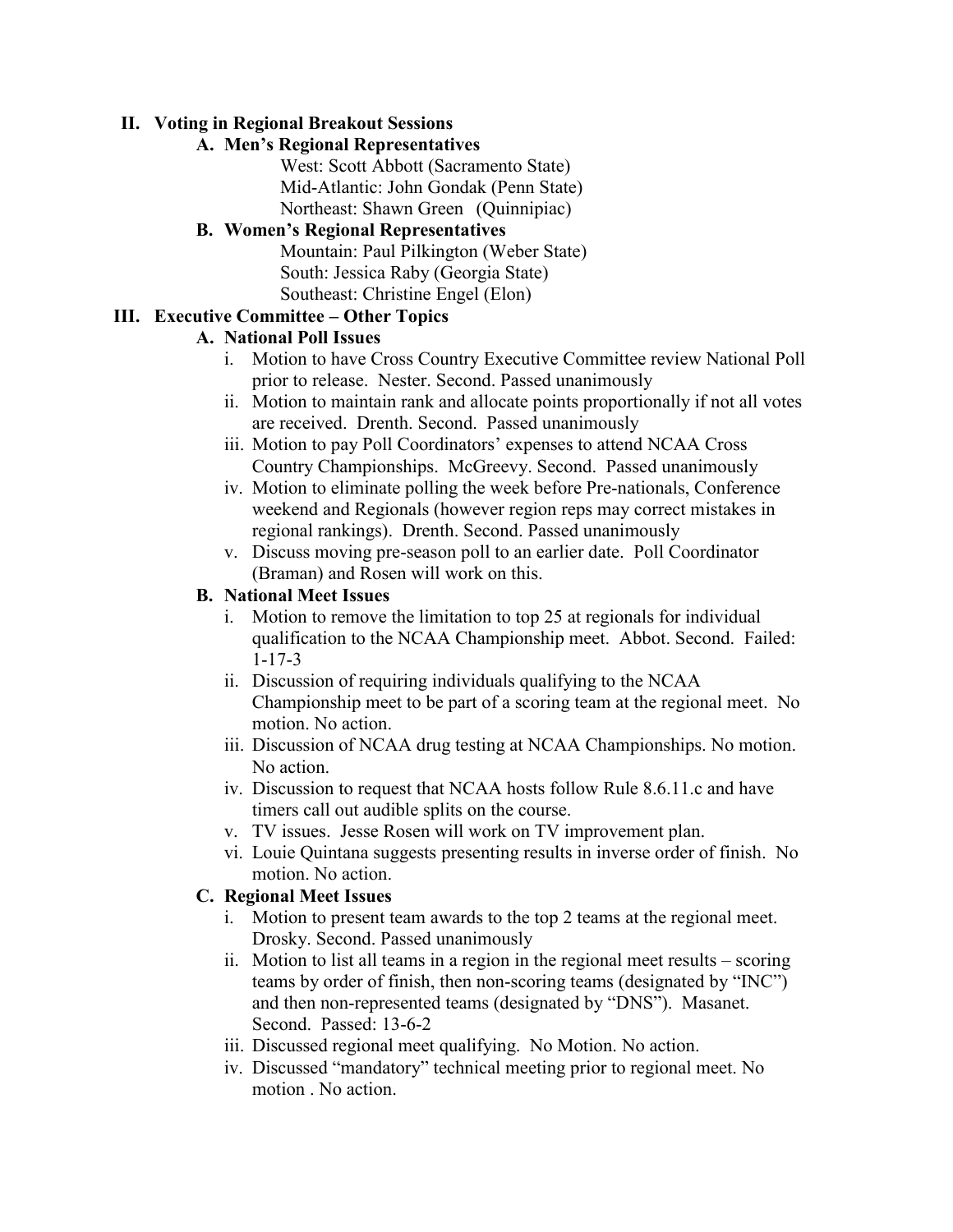- v. Discussed consistency of regional meet declaration process with Liz Suscha from the NCAA office. She will work with regional meet directors to standardize published instructions regarding declarations.
- vi. Discussed regional meet starting time. Suscha says there is latitude to adjust starting time (e.g. for weather conditions).

# **D. Pre-nationals Issues**

- i. Motion to move the Pre-national meet prior to the "countable meet" date. Etters. No second.
- ii. The 5-step seeding process for the Pre-national races was briefly reviewed.

# **E. Committee Reports**

- i. **Secretary's Report** Jones. 2007 Minutes reviewed and accepted.
- ii. **Awards Committee** Parks
	- 1. All Academic Award for Freshmen. See I.C above.
	- 2. Assistant Coaches or SIDs complete All Academic nominations (as is done in track & field). Motion – Drosky. Second. Passed unanimously.
	- 3. Award top two teams at regional meet with USTFCCCA award. See III.C.i above.
	- 4. Briefly revisit All-American criteria. No motion. No action.

# iii. **Championships Committee** – Drenth

- 1. Discussed drug testing at NCAA Championships. No motion. No action.
- 2. Discussed increased credentialing. See I.D above.

# iv. **Field Expansion Subcommittee** – Jones

- 1. Discussed Quintana proposal to expand NCAA Championship field to 35-36 teams. No motion. No action.
- 2. Motion to explore future field expansion Warren. Second. Passed: 17-1-3
- v. **Qualifying Process Subcommittee** Masanet
	- 1. Discussed regional qualifying. Qualifying Process Subcommittee will put together justification for current system. Bill Schnier provided initial justification statement to the committee.
	- 2. Discussed top-25 restriction for individual qualifying for the NCAA Championships. See III.B.i above.
	- 3. Discussed requiring individual qualifiers to the NCAA Championships to be on a scoring team at the regional meet. No motion. No action.
	- 4. Discussed eliminating team at-large selection criteria and top 4 teams from each region qualify to NCAA Championships. No motion. No action.
	- 5. Discussed consistency of regional meet declaration process. See III.C.v.
- vi. **Regional Site Selection Subcommittee** Hipp
	- 1. Reviewed site selection process and paperwork
- vii. **Law & Legislation Committee** Jones